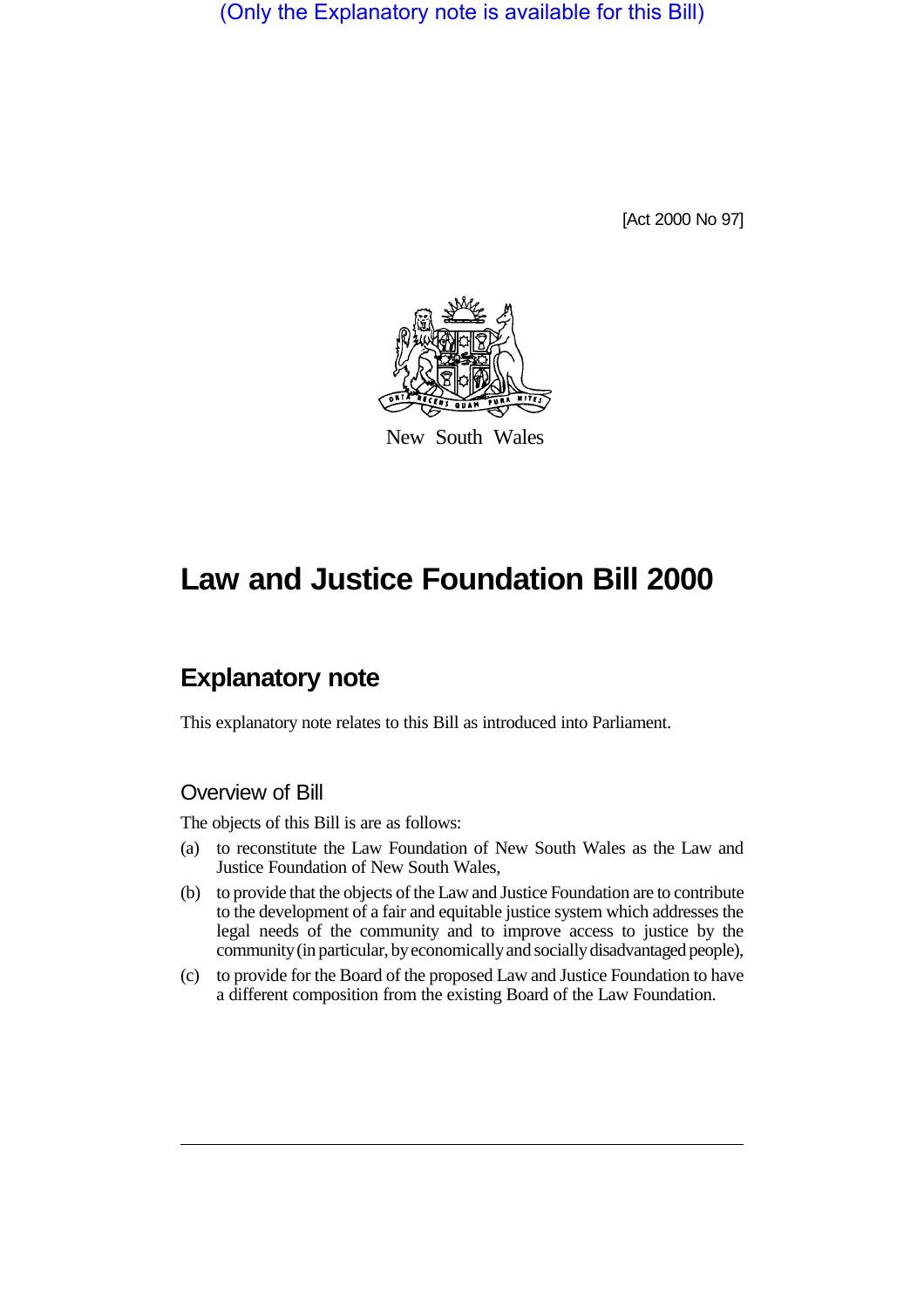Law and Justice Foundation Bill 2000 [Act 2000 No 97]

Explanatory note

## Outline of provisions

**Clause 1** sets out the name (also called the short title) of the proposed Act.

**Clause 2** provides for the commencement of the proposed Act on a day or days to be proclaimed.

**Clause 3** defines certain words and expressions used in the proposed Act.

#### **The Law and Justice Foundation**

**Clause 4** constitutes the Law and Justice Foundation of New South Wales. **Clause 5** sets out the objects of the Law and Justice Foundation, as explained in paragraph (b) of the Overview above. The powers of the Law and Justice Foundation are set out in **clause 6**.

#### **The Board of the Foundation**

**Clauses 7**–**9** establish the Board of the Foundation, and provide for the Board to set up committees and to employ staff.

The constitution and procedures of the Board are set out in **Schedule 1** to the proposed Act. The Board is to consist of 7 members: 6 members appointed by the Attorney General, plus the Director of the Foundation. Of the 6 members appointed by the Attorney General:

- (a) one is to be a person nominated by the Leader of the Opposition in the Legislative Assembly, and
- (b) one is to be a legal practitioner appointed from a panel of 6 persons nominated by the Law Society of New South Wales, and
- (c) one is to be a legal practitioner appointed from a panel of 6 persons nominated by the New South Wales Bar Association.

Not more than one of the other 3 members appointed by the Attorney General may be a legal practitioner. All the members appointed by the Attorney General are required to have special knowledge, experience or expertise in social sciences, the justice system, consumer issues, the needs of disadvantaged people or legal practice.

#### **The Director of the Foundation**

**Clauses 10–12** provide for the Board to appoint a Director to manage the affairs of the Foundation. Provisions relating to the office of Director are set out in **Schedule 2**. The Director is to be a member of the Board.